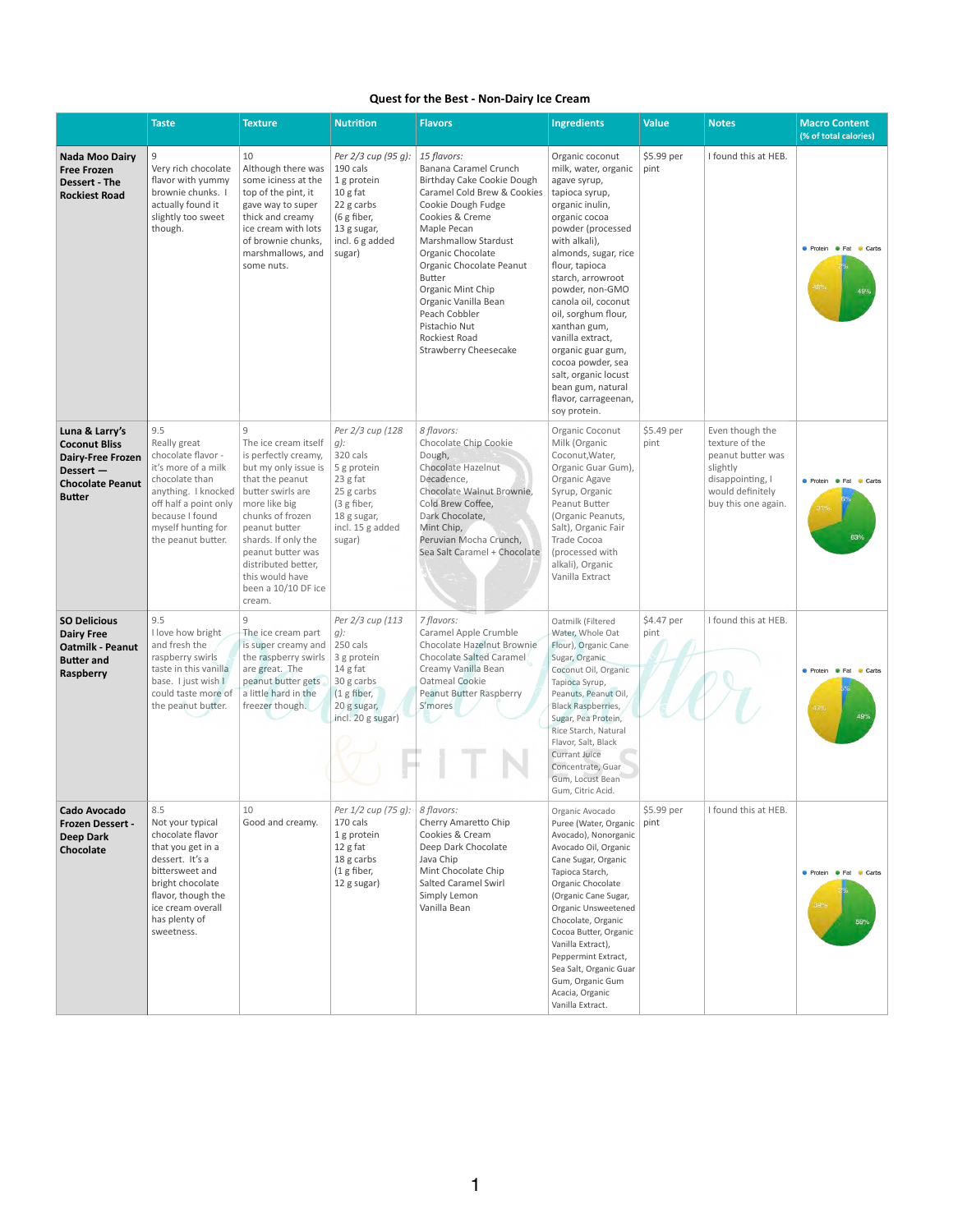|                                                                                                               | <b>Taste</b>                                                                                                                                                                                                                                             | <b>Texture</b>                                                                                                                                                                                                                                          | <b>Nutrition</b>                                                                                                                 | <b>Flavors</b>                                                                                                                                                                                                                                                                                                                                                                                                                                                                                                                                                                           | <b>Ingredients</b>                                                                                                                                                                                                                                                                                                                                                                                                                | <b>Value</b>       | <b>Notes</b>                                                                                                                                           | <b>Macro Content</b><br>(% of total calories)        |
|---------------------------------------------------------------------------------------------------------------|----------------------------------------------------------------------------------------------------------------------------------------------------------------------------------------------------------------------------------------------------------|---------------------------------------------------------------------------------------------------------------------------------------------------------------------------------------------------------------------------------------------------------|----------------------------------------------------------------------------------------------------------------------------------|------------------------------------------------------------------------------------------------------------------------------------------------------------------------------------------------------------------------------------------------------------------------------------------------------------------------------------------------------------------------------------------------------------------------------------------------------------------------------------------------------------------------------------------------------------------------------------------|-----------------------------------------------------------------------------------------------------------------------------------------------------------------------------------------------------------------------------------------------------------------------------------------------------------------------------------------------------------------------------------------------------------------------------------|--------------------|--------------------------------------------------------------------------------------------------------------------------------------------------------|------------------------------------------------------|
| Van Leeuwen<br><b>Non-Dairy Frozen</b><br>Dessert -<br>Chocolate                                              | 8<br>The chocolate is<br>definitely more of a<br>dark chocolate, but<br>although the flavor<br>comes through, I<br>thought it was a<br>little too sweet and<br>there was a bit of<br>an odd aftertaste.                                                  | 10<br>Nice and creamy.                                                                                                                                                                                                                                  | Per 1/2 cup (89 g):<br>230 cals<br>4 g protein<br>16 g fat<br>21 g carbs<br>(2 g fiber,<br>17 g sugar)                           | 19 flavors:<br><b>Brownie Sundae Raspberry</b><br>Swirl,<br>Caramelized Banana Praline,<br>Chocolate,<br>Chocolate Chip Cookie<br>Dough,<br>Chocolate Oat Milk Cookie<br>Dough Chunk,<br>Cookie Crumble Strawberry<br>Jam.<br>Cookies & Cream Caramel<br>Swirl,<br>Honeycomb,<br>Gianduja Pie,<br>Mint Chip,<br>Oat Milk Brown Sugar Chunk,<br>Oat Milk Caramel Cookie,<br>Oat Milk Dark Chocolate<br>Peanut Butter Swirl,<br>Oat Milk Mocha Latte,<br>Oat Milk Strawberry,<br>Peanut Butter Chocolate<br>Chip,<br>Rocky Road,<br>Salted Caramel,<br>Sicilian Pistachio,<br>Vanilla Bean | cashew milk<br>(filtered water, raw<br>cashews), coconut<br>cream, cane sugar,<br>cocoa powder,<br>cocoa liquor,<br>organic virgin<br>coconut oil, cocoa<br>butter, salt, carob<br>bean gum                                                                                                                                                                                                                                       | \$5.13 per<br>pint | I found this at HEB.                                                                                                                                   | <b>O</b> Protein <b>O</b> Fat<br>Carbs               |
| Ben & Jerry's<br><b>Non-Dairy Frozen</b><br>Dessert -<br><b>Chocolate Fudge</b><br><b>Brownie</b>             | 7.5<br>Very fudgy up front, Nice and creamy<br>but it doesn't have<br>a good depth of<br>flavor. I can also<br>definitely pick up<br>on the fact that<br>there's pea protein<br>in there.                                                                | 10<br>with chunks of<br>fudgy brownie<br>deliciousness.                                                                                                                                                                                                 | Per 1/2 cup (100<br>$g)$ :<br>200 cals<br>3 g protein<br>11 g fat<br>23 g carbs<br>(2 g fiber,<br>16 g sugar)                    | 5 flavors:<br>Cherry Garcia<br>Chocolate Fudge Brownie<br>Coconut Seven Layer Bar<br><b>Coffee Caramel Fudge</b><br><b>PB &amp; Cookies</b>                                                                                                                                                                                                                                                                                                                                                                                                                                              | Almond Milk<br>(Water, Almonds),<br>Liquid Sugar (Sugar,<br>Water), Coconut<br>Oil, Sugar, Cocoa<br>(Processed with<br>Alkali), Wheat<br>Flour, Corn Syrup<br>Solids, Soybean Oil,<br>Cocoa Powder, Corn<br>Syrup, Pea Protein,<br>Sunflower Lecithin,<br>Corn Starch, Guar<br>Gum, Vanilla<br>Extract, Locust<br>Bean Gum, Salt,<br>Baking Soda,<br>Natural Flavor<br>(Coconut), Soy<br>Lecithin, Barley<br>Malt.                | \$4.09 per<br>pint | This brand is widely<br>available.                                                                                                                     | <b>O</b> Protein <b>O</b> Fat<br>Carbs<br>45%<br>49% |
| <b>Planet Oat Non-</b><br><b>Dairy Frozen</b><br>Dessert -<br><b>Chocolate Peanut</b><br><b>Butter</b>        | 8.5<br>I didn't get a lot of<br>chocolate flavor<br>coming through<br>and it could have<br>used a touch more<br>sweetness BUT I<br>loved how much<br>peanut butter was<br>in this one!                                                                   | $\overline{9}$<br>Took a while for this $(113g)$ :<br>one to soften, but<br>once it did it was<br>really creamy. I<br>wish the peanut<br>butter swirls would<br>have gotten as<br>creamy as the ice<br>cream.                                           | Per 2/3 cup<br>280 cals<br>5 g protein<br>$16g$ fat<br>30 g carbs<br>(3 g fiber,<br>16 g sugar,<br>incl. 15 g added<br>sugar)    | 6 flavors:<br>Blueberry Oat Crumble,<br>Chocolate,<br>Chocolate Peanut Butter,<br>Coffee Fudge Swirl,<br>Cookies & Creme,<br>Vanilla                                                                                                                                                                                                                                                                                                                                                                                                                                                     | Oatmilk (Filtered<br>Water, Oats),<br>Peanut Butter Swirl<br>(Peanuts, Sugar,<br>Peanut Oil, Salt),<br>Cane Sugar,<br>Coconut Oil,<br>Tapioca Syrup,<br>Cocoa Processed<br>With Alkali, Mono<br>& Diglycerides,<br>Guar Gum, Locust<br>Bean Gum And Sea<br>Salt.                                                                                                                                                                  | \$4.99 per<br>pint | I don't have a<br>normal photo of<br>this brand because I<br>found it at a<br>grocery store near<br>my parents' house<br>while I was visiting<br>them. | Protein <b>C</b> Fat<br>Carbs<br>42%<br>51%          |
| <b>Archer Farms</b><br><b>Non-Dairy Frozen</b><br><b>Dessert - Peanut</b><br><b>Butter &amp;</b><br>Chocolate | q<br>Great peanut butter   This one takes a<br>flavor coming<br>through in both the<br>ice cream and the<br>swirls. I took off a<br>point though<br>because the<br>chocolate doesn't<br>come through very<br>strong in the<br>peanut butter<br>truffles. | 8<br>while to get<br>creamy/melty but it $\vert$ 5 g protein<br>has great swirls and<br>plenty of chunks of<br>the chocolate<br>covered peanut<br>butter truffles. I<br>wish the texture of<br>the truffles was a<br>little smoother/<br>softer though. | Per 2/3 cup<br>$(109g)$ :<br>280 cals<br>16 g fat<br>30 g carbs<br>(0 $g$ fiber,<br>22 g sugar,<br>includes 22 g<br>added sugar) | 8 flavors:<br>Cashew Caramel<br>Chocolate Peanut Butter<br>Cookie Dough<br>Mint Cookies & Cream<br>Strawberry & Fudge<br>Vanilla Almond<br>Vanilla Bean<br>Vanilla Cake & Cookie Dough                                                                                                                                                                                                                                                                                                                                                                                                   | Almondmilk (Water,<br>Almonds), Cane<br>Sugar, Peanut Butter<br>(Peanuts, Peanut Oil,<br>Cane Sugar, Salt),<br>Organic Tapioca<br>Syrup, Truffle (Sugar,<br>Peanut Butter [Dry<br>Roasted Peanuts,<br>Peanut Oil], Palm<br>Kernal Oil, Dextrose,<br>Cocoa Processed<br>With Alkali, Coconut<br>Oil, Natural Flavor,<br>Salt, Soy Lecithin),<br>Coconut Oil, Pea<br>Protein, Carob Bean<br>Gum, Gellan Gum,<br>Sunflower Lecithin. | \$3.99 per<br>pint | You can find this<br>brand at Target.                                                                                                                  | Protein PFat Carbs<br>42%<br>51%                     |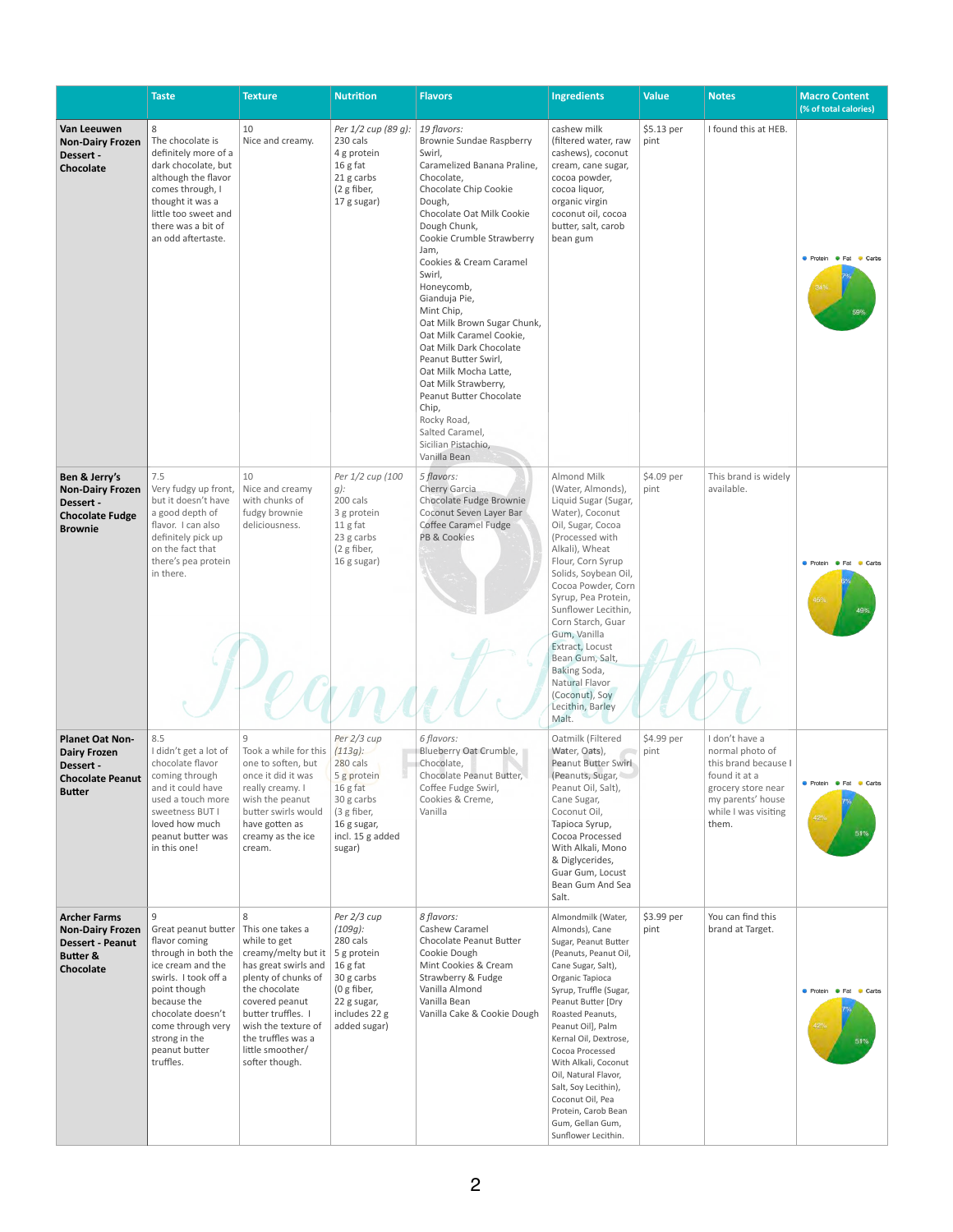|                                                                                                                                                | <b>Taste</b>                                                                                                                                                                                                                                                                                                                                                                                              | <b>Texture</b>                                                                                                                                                                                                                         | <b>Nutrition</b>                                                                                                                                        | <b>Flavors</b>                                                                                                                                                                                                                             | <b>Ingredients</b>                                                                                                                                                                                                                                                                                                                                                                                                                                                                                                                                                                                                                                                                                                                  | <b>Value</b>       | <b>Notes</b>                                                                                                                                                                 | <b>Macro Content</b><br>(% of total calories)            |
|------------------------------------------------------------------------------------------------------------------------------------------------|-----------------------------------------------------------------------------------------------------------------------------------------------------------------------------------------------------------------------------------------------------------------------------------------------------------------------------------------------------------------------------------------------------------|----------------------------------------------------------------------------------------------------------------------------------------------------------------------------------------------------------------------------------------|---------------------------------------------------------------------------------------------------------------------------------------------------------|--------------------------------------------------------------------------------------------------------------------------------------------------------------------------------------------------------------------------------------------|-------------------------------------------------------------------------------------------------------------------------------------------------------------------------------------------------------------------------------------------------------------------------------------------------------------------------------------------------------------------------------------------------------------------------------------------------------------------------------------------------------------------------------------------------------------------------------------------------------------------------------------------------------------------------------------------------------------------------------------|--------------------|------------------------------------------------------------------------------------------------------------------------------------------------------------------------------|----------------------------------------------------------|
| <b>Halo Top Dairy</b><br><b>Free Frozen</b><br><b>Dessert</b>                                                                                  | Pancakes & Waffles   8.5<br>(8.5): I thought this<br>was really yummy.<br>There's barely a<br>coconut taste to it<br>but that could be<br>due to the super-<br>sweetness of the<br>maple swirl.<br>Candy Bar (8.5): I<br>was expecting a<br>stronger chocolate<br>flavor, but it's more<br>like the inside of a<br>Snickers bar<br>caramel swirls,<br>chunks of peanuts,<br>and maybe some<br>nougat too? | There is a very<br>slight grittiness to<br>this, probably due<br>to the pea protein<br>on the ingredients<br>list. Otherwise, it's<br>really creamy and<br>ice cream-like. I<br>could have used<br>more mix-ins for<br>texture though. | Per 2/3 cup (91 g):<br>130 cals<br>4 g protein<br>6 g fat<br>22 g carbs<br>(7 g fiber,<br>8 g sugar,<br>incl. 7 g added<br>sugar,<br>6 g sugar alcohol) | 7 flavors:<br><b>Birthday Cake</b><br>Candy Bar<br>Chocolate<br>Chocolate Almond Crunch<br>Chocolate Chip Cookie Dough<br>Peanut Butter Cup<br>Sea Salt Caramel                                                                            | Coconut Milk (Coconut<br>Cream, Water), Soluble<br>Corn Fiber, Organic<br>Cane Sugar, Erythritol,<br>Caramel Swirl (Tapioca<br>Syrup, Sugar, Water,<br>Palm Kernel Oil, Natural<br>Flavors, Brown Rice<br>Protein Isolate, Pectin,<br>Salt, Sunflower<br>Lecithin), Chocolate<br>Swirl (Sugar, Corn Syrup,<br>Water, Cocoa, Chocolate<br>Liquor, Corn Starch,<br>Coconut Oil, Natural<br>Flavor, Salt, Sunflower<br>Lecithin), Rice Protein<br>Concentrate, Roasted<br>Peanuts (Sunflower Oil),<br>Vegetable Glycerin, Pea<br>Protein Isolate, High Fat<br>Cocoa, Natural Flavors,<br>Natural Peanut Flavor,<br>Organic Carob Gum,<br>Organic Guar Gum, Sea<br>Salt, Organic Sunflower<br>Lecithin, Organic Stevia<br>Leaf Extract. | \$4.99 per<br>pint | Ingredients and<br>nutrition listed are<br>for the Candy Bar<br>flavor.<br>It looks like they<br>discontinued the<br>Pancakes & Waffles<br>flavor after I tried<br>that one. | <b>Protein C</b> Fat<br>Carbs<br>34%<br>56%              |
| <b>SO Delicious</b><br><b>Dairy Free</b><br><b>Cashewmilk Non-</b><br><b>Dairy Frozen</b><br><b>Dessert - Dark</b><br><b>Chocolate Truffle</b> | 7.5<br>Good level of<br>sweetness and<br>some chocolate<br>flavor, though I<br>wish the flavor was<br>deeper. It also<br>tastes a little like<br>there's pea protein<br>in it even though<br>there isn't.                                                                                                                                                                                                 | 9.5<br>It comes out of the<br>pint a little crumbly<br>but it's super<br>creamy in your<br>mouth. There are<br>chocolate "flakes"<br>throughout, along<br>with a fudgy swirl.                                                          | Per 2/3 cup (115<br>$g$ :<br>250 cals<br>3 g protein<br>15 g fat<br>30 g carbs<br>(2 g fiber,<br>23 g sugar,<br>incl. 23 g added<br>sugar)              | 7 flavors:<br><b>Bananas Foster</b><br>Creamy Chocolate<br>Chocolate Cookies n Cream<br>Dark Chocolate Truffle<br><b>Salted Caramel Cluster</b><br>Snickerdoodle<br>Very Vanilla                                                           | Cashewmilk (Filtered<br>Water, Cashews),<br>Sugar, Organic Fudge<br>Sauce (Organic Cane<br>Sugar, Water, Organic<br>Cocoa [Processed<br>With Alkali], Organic<br>Tapioca Starch,<br>Organic Chocolate<br>Liquor), Organic<br>Coconut Oil,<br>Chocolate Flake (Cane<br>Sugar, Organic<br>Coconut Oil, Cocoa,<br>Chocolate Liquor,<br>Natural Vanilla<br>Flavor), Organic<br>Cocoa (processed<br>With Alkali), Organic<br>Tapioca Syrup, Pea<br>Protein, Sea Salt,<br>Locust Bean Gum,<br>Guar Gum.                                                                                                                                                                                                                                   | \$4.69 per<br>pint |                                                                                                                                                                              | <b>O</b> Protein <b>O</b> Fat<br>Carbs<br>45%<br>51%     |
| <b>Oatly! Non-Dairy</b><br><b>Frozen Dessert -</b><br>Chocolate                                                                                | The chocolate<br>flavor doesn't come<br>through very well<br>and I thought this<br>had an odd<br>aftertaste<br>something along<br>the lines of pea<br>protein (even<br>though there isn't<br>any in it).                                                                                                                                                                                                  | 10<br>Really creamy<br>almost immediately<br>out of the freezer.                                                                                                                                                                       | Per 2/3 cup (100<br>$g$ :<br>210 cals<br>2 g protein<br>$11g$ fat<br>24 g carbs<br>(2 g fiber<br>18 g sugar,<br>incl. 18 g added<br>sugar)              | 7 flavors:<br>Chocolate<br>Chocolate Chip<br>Coffee<br>Mint Chip<br>Oat<br>Strawberry<br>Vanilla                                                                                                                                           | Oat base (water,<br>oats), coconut oil,<br>sugar, dextrose,<br>glucose syrup, low<br>erucic acid<br>rapeseed oil, cocoa<br>powder treated<br>with alkali. Contains<br>2% or less of:<br>mono- and<br>diglycerides of fatty<br>acids, locust bean<br>gum, guar gum, sea<br>salt.                                                                                                                                                                                                                                                                                                                                                                                                                                                     | \$4.99 per<br>pint |                                                                                                                                                                              | <b>•</b> Protein<br>$\bullet$ Fat<br>Carbs<br>47%<br>49% |
| <b>Arctic Zero Non-</b><br>Dairy - Purely<br>Chocolate                                                                                         | 8<br>Pretty solid<br>chocolate flavor,<br>although the icy<br>texture keeps you<br>from getting the<br>chocolate richness<br>and sweetness until<br>it's mostly melted<br>in your mouth.                                                                                                                                                                                                                  | 5<br>Really more of a<br>sorbet texture, this<br>one is not creamy<br>at all and has an icy<br>look and feel.                                                                                                                          | Per 1/2 cup (58 g):<br>40 calories<br>1 g protein<br>0 g fat<br>9 g carbs<br>(4 g fiber,<br>5 g sugar)                                                  | 11 flavors:<br><b>Brownie Blast</b><br>Cake Batter<br>Cherry Chocolate Chunk<br>Chocolate Peanut Butter<br>Classic Vanilla<br>Cookie Dough Chunk<br>Cookie Shake<br>Hint of Mint<br>Pistachio<br>Purely Chocolate<br><b>Salted Caramel</b> | Purified Water,<br>Organic Cane Sugar,<br>Prebiotic Fiber,<br>Faba Bean Protein<br>Concentrate, Dutch<br>Processed Cocoa<br>Powder With Alkali,<br>Acacia Gum, Tara<br>Gum, Guar Gum,<br>Sea Salt, Natural<br>Flavors, Monk Fruit<br>Concentrate                                                                                                                                                                                                                                                                                                                                                                                                                                                                                    | \$4.89 per<br>pint | Note: I received<br>free samples of this<br>product when it<br>first came out.                                                                                               | Protein Fat Carbs<br>90%                                 |